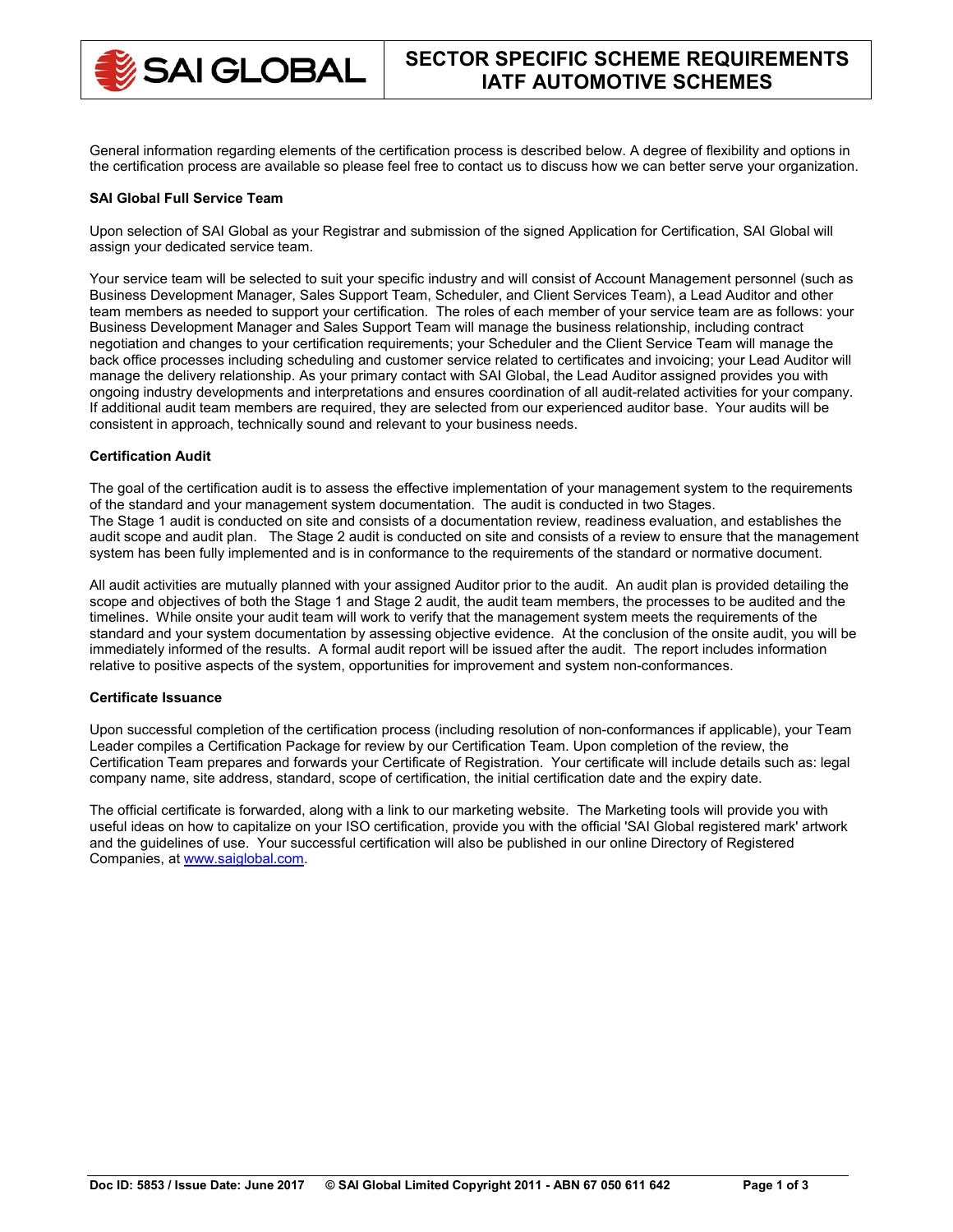

# **IATF Automotive Schemes Supplemental Requirements**

# **Conditions of Registration**

### Please be aware that:

Your organization shall notify SAI Global, without delay, of matter that may affect the capability of the management system to continue to fulfil the requirements of the ISO/TS or IATF 16949 certification.

These include:

- changes relating to legal or commercial status (e.g. joint venture, subcontracting with other organizations),
- to organizational and management changes to key personnel (e.g. key managerial, decision-making, or technical staff),
- changes in ownership status (e.g. mergers and acquisitions),
- changes to contact address or location,
- changes to scope of operations under the certified management system,
- IATF subscribing OEM customer special status (see section 8.0 of the *Rules 5th Edition*),
	- Major changes to the management system and processes, such as: significant reduction or increase in the number of employees or in the manufacturing shifts, including the addition of or changes to dedicated weekend shifts
	- addition of production lines or new manufacturing processes
	- the move of a production line within the site or to another site
	- the move of the plant (must be communicated prior to the move)
	- the addition of or changes to support functions
- your intent to transfer to a new IATF-recognized certification body

Failure by your organization to inform SAI Global of a change is considered a breach of the legally enforceable agreement and may result in the withdrawal of your ISO/TS or IATF 16949 certificate by SAI Global.

- Your organization cannot refuse an IATF witness audit of SAI Global on your site.
- Your organization cannot refuse the presence of an SAI Global witness auditor.
- Your organization cannot refuse the presence of an IATF representative or their delegates.
- Your organization cannot refuse the request of SAI Global to provide the final audit report to the IATF.
- Consultants to your organization cannot be physically present at your site during the audit or participate in the audit in any way.
- The only use of the IATF logo in relation to this certification scheme is as displayed on the certificate issued by the Certification Body. Any other use if the IATF logo, separately or not, is prohibited. Note: Your organization can make copies of the ISO/TS or IATF 16949 certificate bearing the IATF logo for marketing and advertising purposes.
- Your organization must notify SAI Global of any prior ISO/TS or IATF 16949 certification in the application process.

NOTE: When transferring to a new CB, failure of your organization to disclose information to the new CB about previous ISO/TS or IATF 16949 certification is considered a breach of the legally enforceable agreement and shall result in the withdrawal of your ISO/TS or IATF 16949 certificate or failure to make a positive certification decision.